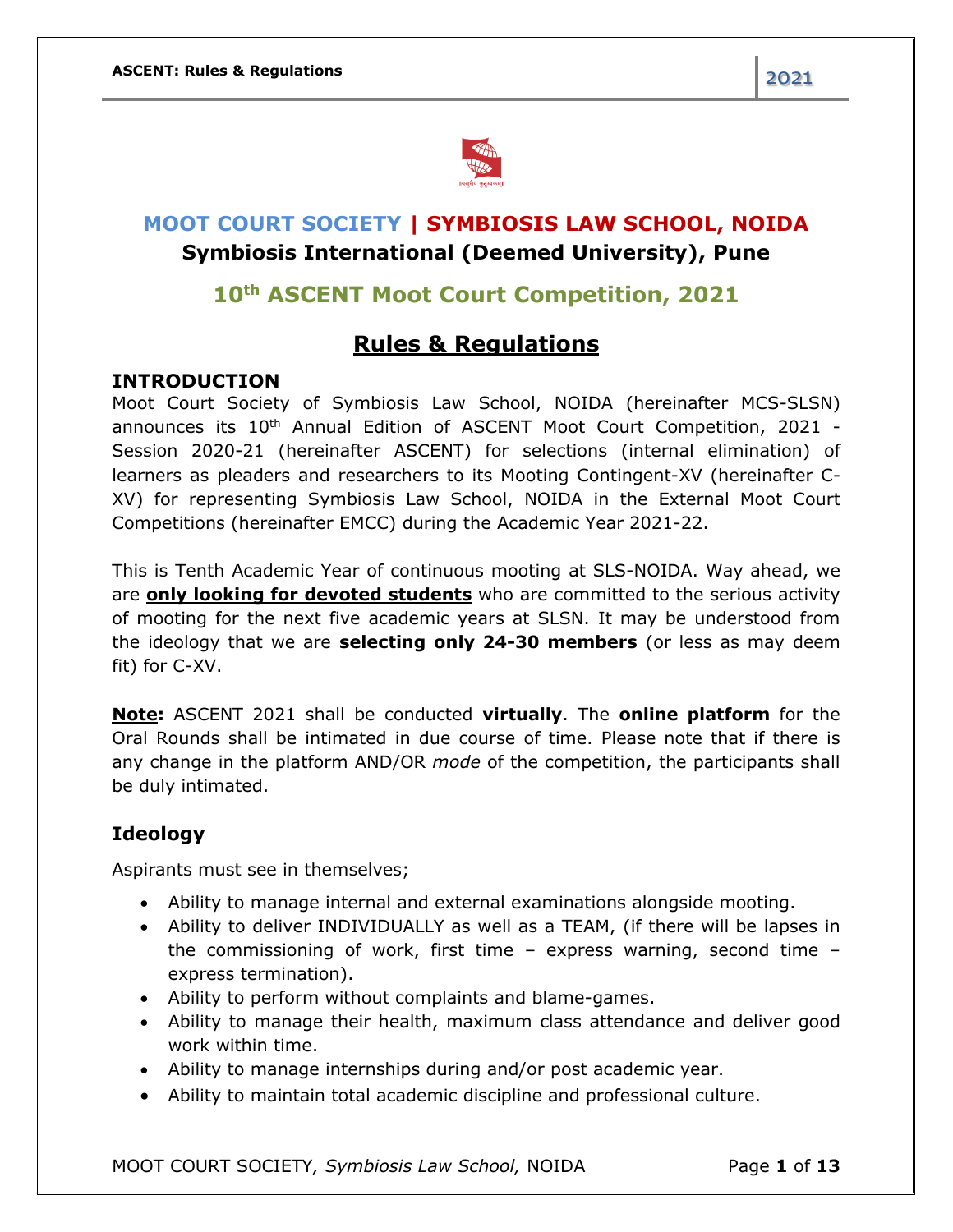### **I. AIM AND PURPOSE**

- a. The aim of ASCENT is to provide an opportunity to the learners to hone their advocacy skills at an internal level before heading out to EMCCs.
- b. The purpose of ASCENT is to act as a platform for a competitionbased internal elimination process to select best budding advocates to represent SLS-NOIDA at EMCCs.

### **II. PRELIMINARY**

- A. The MCS-SLSN is organizing **ASCENT Moot Court Competition, 2021** on **Saturday, August 14, 2021 at 0900 hrs. IST.** Participants are required to follow the time, schedule and rules of the competition strictly. In case of any ambiguity or doubt regarding rules/time/schedule, kindly email your query at [ascentmoot@symlaw.edu.in](mailto:ascentmoot@symlaw.edu.in) . Violation of any rule may lead to disqualification to participate in the competition.
- B. 'ASCENT Moot Court Competition' is 'Internal Elimination' round for the selection of learners to represent SLS-NOIDA in EMCCs.
- C. **'External Moot Court Competitions' or EMCC** shall include all/any intercollegiate moot court competitions, and also negotiation, mediation, client counseling or consultation/ trial advocacy/ judgement writing competitions, etc. **both at national and international level** that SLS-NOIDA participates in from time to time including EMCCs hosted by or in association with SLS-NOIDA. **No learner of SLS-NOIDA shall be allowed to participate in any EMCC at any level except through the express allotment by the MCS of SLS-NOIDA for the purpose.**
- D. 'CONTINGENT-XV' or C-XV includes group of learners selected out of all the participants / contestants of ASCENT.
- E. MCS-SLSN will form new teams from 'C-XV' for sending the teams for national as well as international EMCCs. Learners should be willing to gain exposure through participation throughout India, and abroad, if deemed fit for the opportunity. Selected members are required to obtain passport upon declaration of results for ASCENT.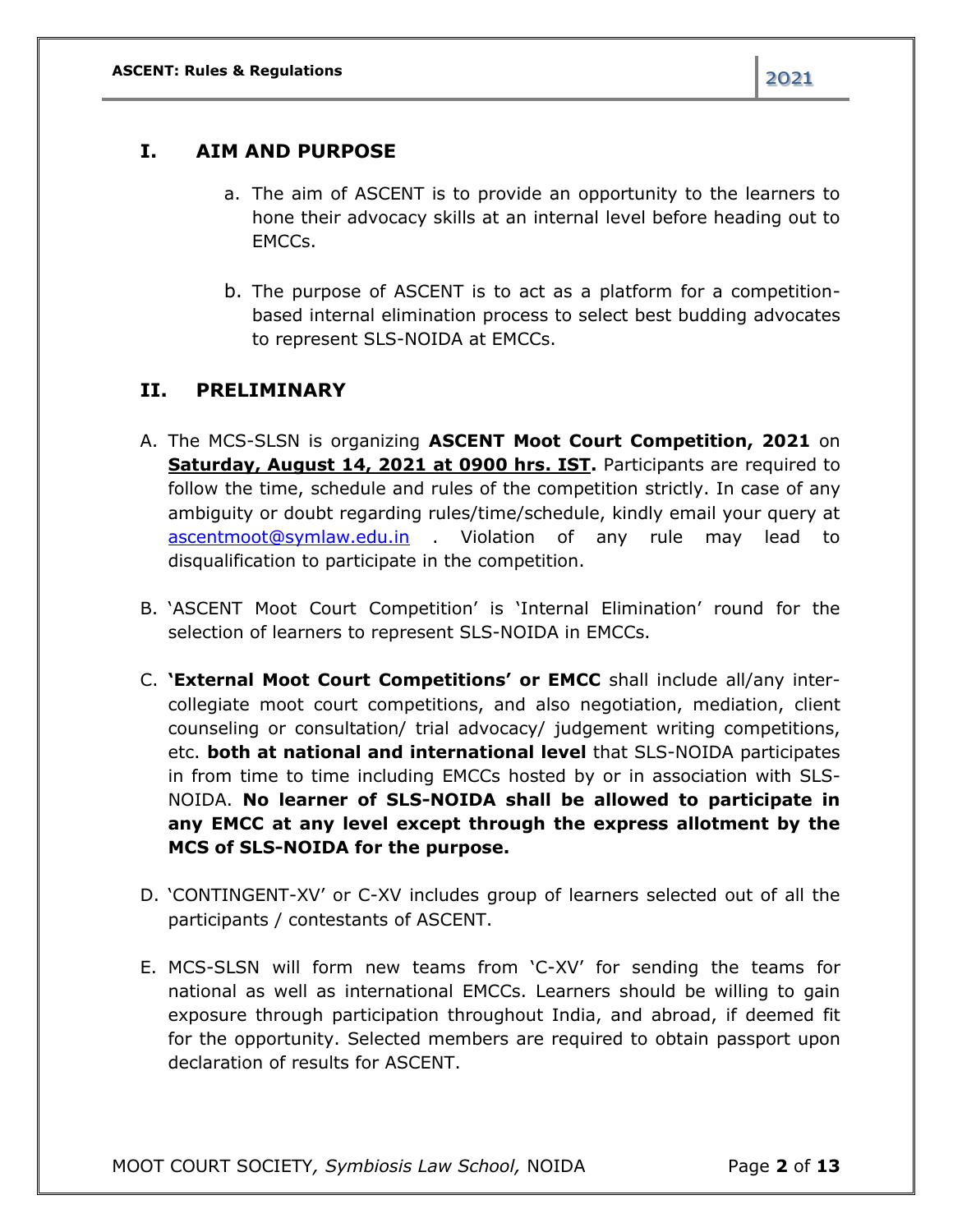- F. SLSN will participate only in those international EMCCs that have India-National qualifying rounds.
- G. To represent SLSN in an international EMCC, teams from C-XV may be selected through internal challenger round.
- H. Deficiency in meeting minimum standards of selection criteria or qualification by the participants in ASCENT may lead to reduced number of members being selected for 'C-XV' without prior notice and further clarifications.
- I. Selected members are required to dedicate their time to EMCC(s) solely without participating or being involved in any other activity, be it academic or cultural etc., at the law school, except for prior express permission for the same, considering their ability to manage both activities simultaneously.
- J. MCS-SLSN saves the right to decide any dispute arising out of the rules of Ascent 2021.
- K. ASCENT 2021 shall be conducted virtually. However, if there is any change in the platform AND/OR *mode* of the competition, the participants shall be duly intimated.

### **III. ELIGIBILITY AND TEAM COMPOSITION**

- a. **ASCENT is open to all learners of Batches 2019-24, 2018-23, 2017-22** enrolled in **B.A./B.B.A. LL.B. Programme** at SLS-NOIDA. It is immaterial whether any learner of these Batches has participated or not in any previous edition of NASCENT/ASCENT, or, whether they had been or not a part of any of the previous Contingents, or whether they have participated or not in any EMCC at any level to represent SLS-NOIDA till date.
- b. Each eligible learner is to **form a team of two participants** with another eligible learner and register in accordance with Rule VI herein. Both team members are required to plead during the oral rounds.
- c. A team may be composed of learners from any of the two Programmes or eligible Batch, i.e., one member in a team from BA.LL.B. of one Batch and other member in the same team from either BA.LL.B. or BBA.LL.B. from either same Batch or different Batch, however, only out of the three eligible Batches.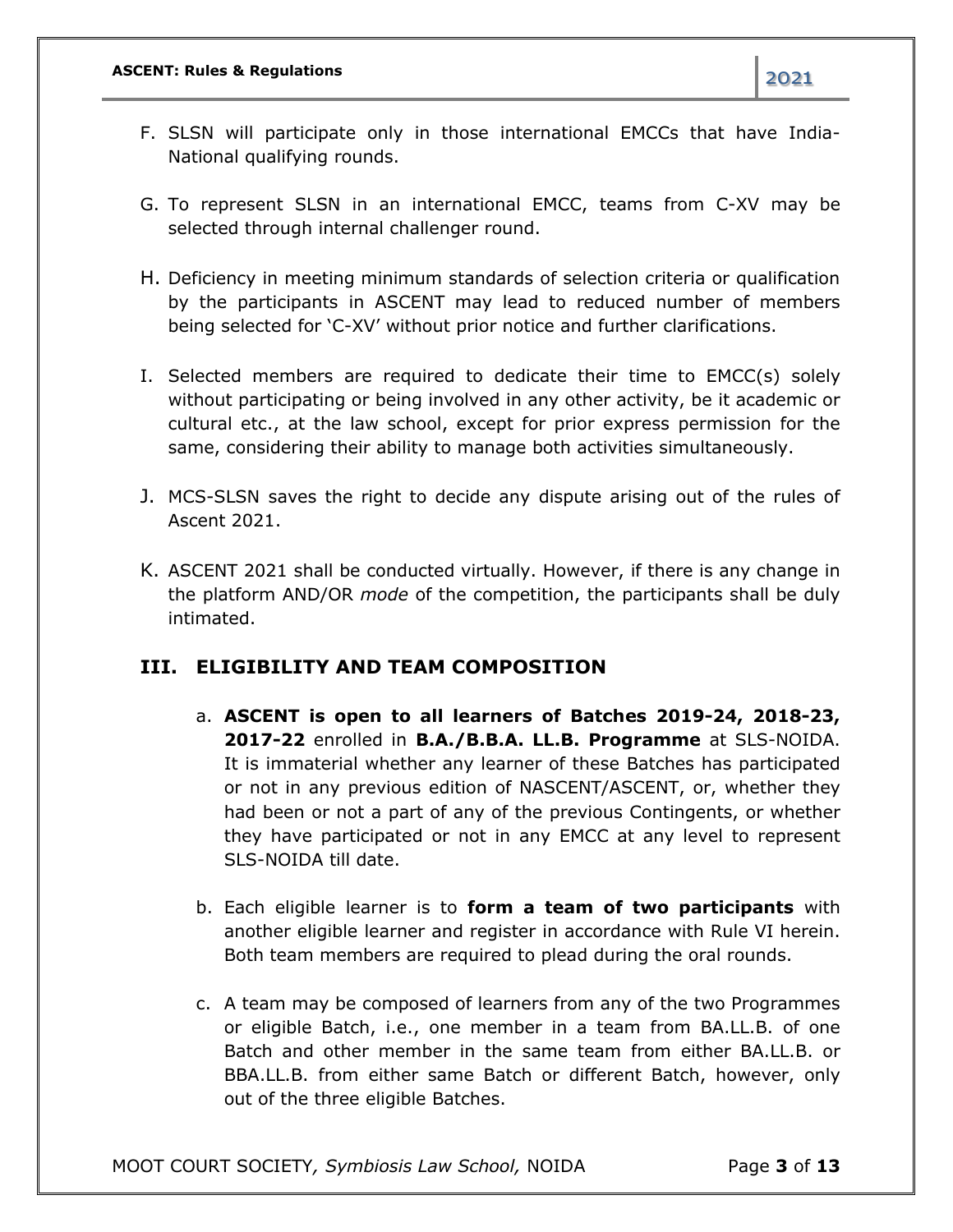### **IV. LANGUAGE**

ASCENT shall be in English.

### **V. DRESS CODE**

For all oral rounds: Advocate's uniform as per the Advocates Act, 1961 (except band and gown).

## **VI. REGISTRATION**

Interested eligible learners are to register for ASCENT 2021 in accordance with the following procedure:

- a. Fill complete details in the **Google-Form for 10th ASCENT 2021** by answering all questions and uploading photographs of both participants of the team.
- b. Teams must ensure that they fill in the complete and correct details as the same shall be used to contact them for any information relevant and to send notifications for the competition. Participants are also advised to use/create email ids that sound professional, instead of email ids based on fantasy characters, abstract thoughts etc.
- c. You are to fill the Google-Form **ONLY ONCE**. No change in team is permissible after registration using Google-Form. Hence, participants are advised to choose their team member carefully, and only then proceed for registration.
- d. Please check your inbox email for receipt of copy of responses, for registration acknowledgement. MCS shall not be liable for technical failures. This receipt of responses shall act as an **acknowledgement of your registration** for ASCENT 2021. No separate email shall be sent by MCS in this regard.
- e. Registration must necessarily be done either on or before the last date and time per the Schedule of 10<sup>th</sup> ASCENT 2021 (hereinafter "**Schedule**"). **Registration after the stipulated last date and time shall be deemed no registration**, and no member of such team shall be allowed to participate in ASCENT 2021.
- f. MCS shall send an email to the team at the registered email address per the Schedule containing **'team code'**. The receipt of Team Code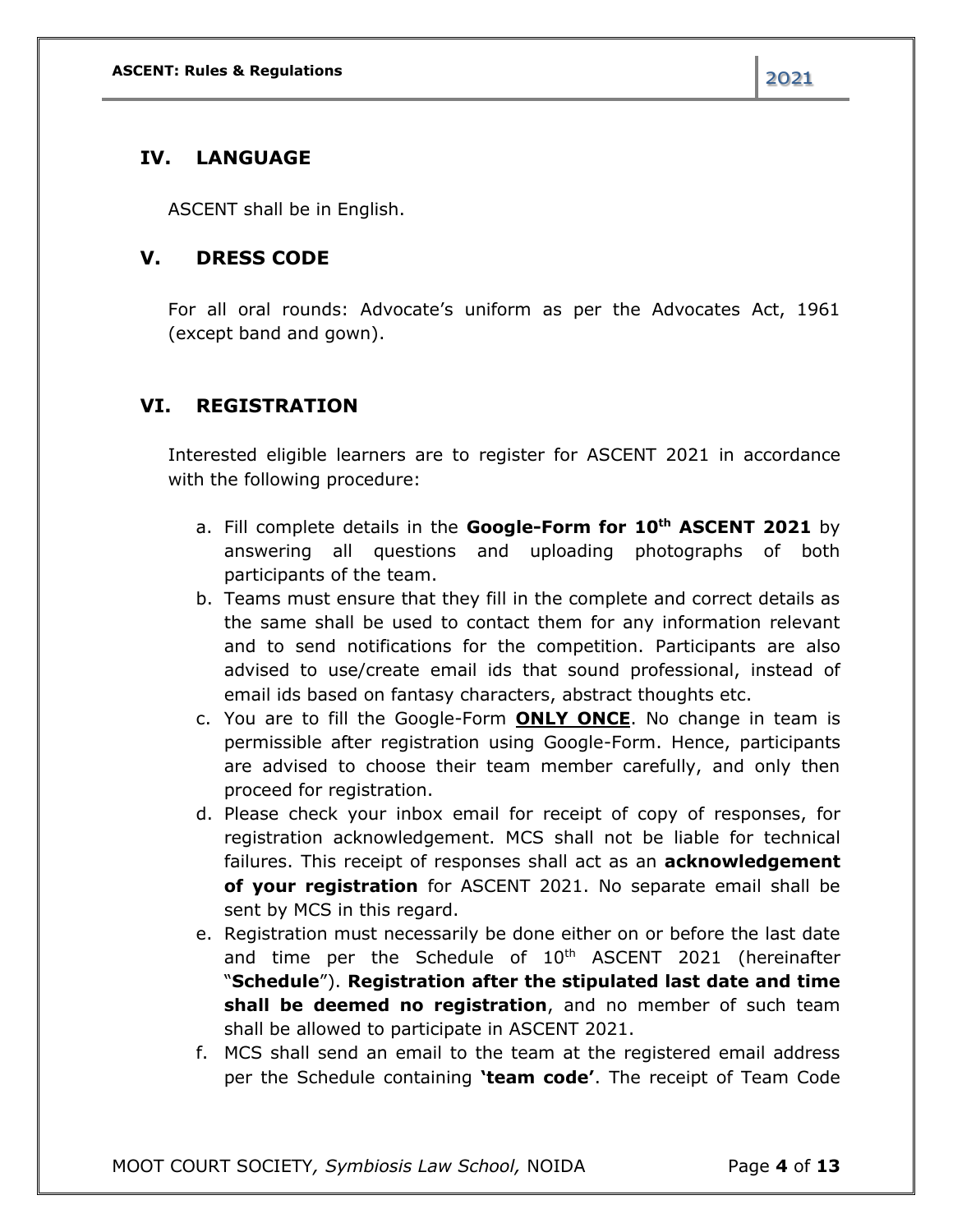per Schedule is confirmation of registration of the team for ASCENT 2021.

- g. **The team code shall be used to identify the memorials of the team as well as to score the team during pleading rounds.**
- h. Participants are advised to write an email to MCS at the aforementioned email address in case they don't receive their team codes on or before the last date for such allotment.
- **i. Participants are advised to strictly adhere to the rules for confirmation of registration.**
- j. Please check your inbox/sent/draft email item for email delivery confirmation; MCS shall not be liable for the bounced or undelivered email.
- k. **Withdrawal:** After registering for ASCENT, in case a team or any member thereof withdraws its participation, the same is required to be promptly reported to the MCS **vide email** specifying the reason(s) for such withdrawal at [ascentmoot@symlaw.edu.in](mailto:ascentmoot@symlaw.edu.in) . However, no withdrawal shall be permitted after the expiry of 48 hours after the last date of registration. In no case, the withdrawing candidate/team will be allowed to contest in ASCENT 2021.
- **l. Withdrawal of one member of a team is invalidation of that team. MCS-SLSN may allow the residual member to contest as 'sole counsel' upon him/her seeking permission for the same vide email to [ascentmoot@symlaw.edu.in.](mailto:ascentmoot@symlaw.edu.in) However, in no case, the withdrawing participant/team will be allowed to contest in ASCENT. No request for pleading as a sole counsel shall be entertained once fixtures have been announced.**
- m. **Absence:** Team/team member who fails to turn-up for the pleading round as per schedule, for any reason(s), shall be deemed to have impliedly withdrawn her/his candidature from participating in 'ASCENT', thereafter, no claim shall subsist for him/her. There is no provision for any extenuating circumstances.
- **n. Under no circumstances, an absentee will be allowed to participate in any EMCC for that Academic Year.**

#### **VII. MEMORIALS**

#### **a. Submission**

i. Each team is required to prepare and submit memorials from both sides (petitioner and respondent).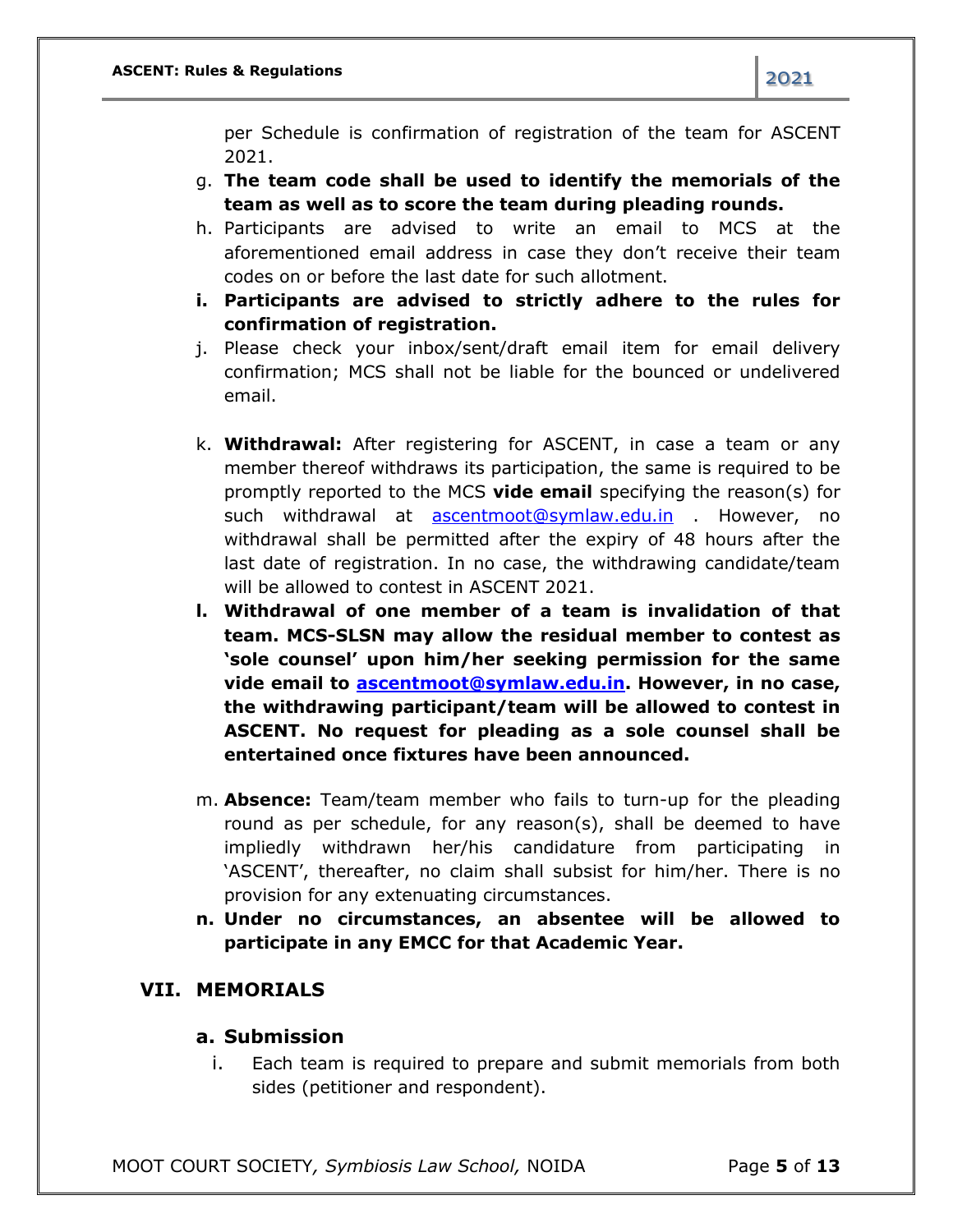- ii. Both memorials shall be submitted in soft copy as well as hard copy. For details of submission, see points vi and vii below.
- **iii. No memorial should indicate the identity of any participant in any manner, except for Team Code.**
- iv. Memorials not adhering to the rules, including submission deadlines, will be returned and shall be deemed not submitted. Such teams shall not be allowed to appear for the Oral Rounds and be considered Absent for ASCENT 2021.
- v. Delay in submitting the memorials will invite deduction of 5 marks from both sides of the memorials of the team. If the delay exceeds 24 hours, the team shall not be allowed to participate in ASCENT 2021.

#### vi. **Hard Copy Submission**

- o As of now, the hard copy submission of memorials is suspended. The teams shall be duly informed via email if the same is required to be made, and in such case, the submission must adhere to the following rules of 'hard copy submission'.
- o Each team must submit **03 copies** of the memorial each for the Petitioner and the Respondent in adherence to the schedule announced.
- o **The 'Team Code' issued by MCS is to be mentioned on top-right corner of the cover-page and on every page of both memorials. Kindly make sure that team code on the cover page is legible and is not missed due to the cover page being coloured**.
- $\circ$  Name of the Competition, i.e., "10<sup>th</sup> ASCENT Moot Court Competition, 2021, Symbiosis Law School-NOIDA" should be mentioned on the cover page of both memorials.
- o Names of the team members shall not be mentioned anywhere in the memorial. If the said rule is violated, the memorials shall be considered as not submitted, and the team will be barred from appearing in the pleading rounds.
- o MCS will not take into account, even on credible evidence, rush or queue at the campus reprographic centre, nonavailability of coloured paper or spiral binding facility, insufficient print-out facility, stationery etc. as ground(s) of extension of time or acceptance of delayed submission or concession of time etc. in any case; we will not bend the rule for any one or for all.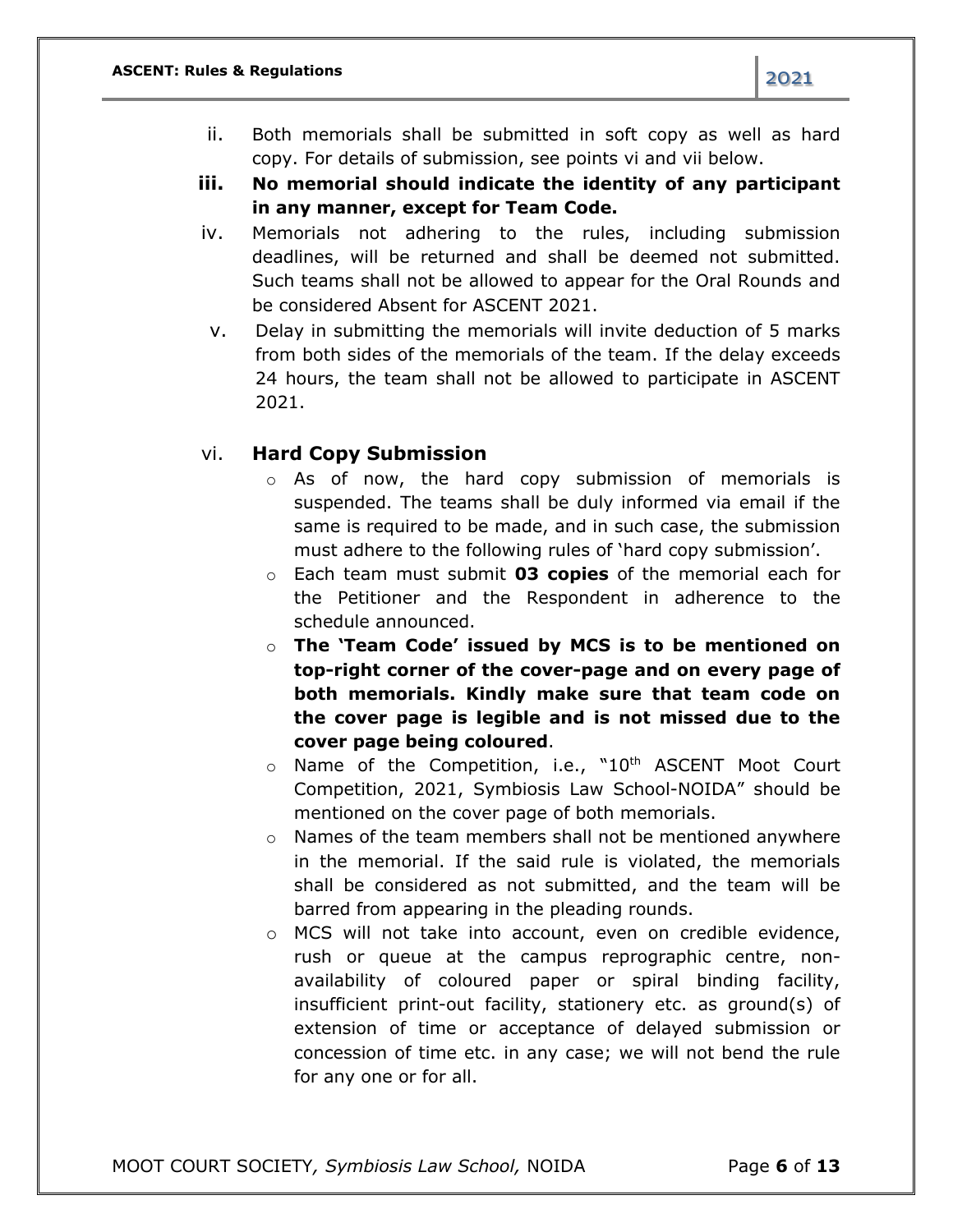o Soft copy of the memorials from both sides must be sent strictly as per scheduled time and date announced **as e-mail attachments (IN .PDF FORMAT ONLY)** in one email to [ascentmoot@symlaw.edu.in](mailto:ascentmoot@symlaw.edu.in) . Only one member of the team shall send the memorials on behalf of the team **with the second member CC'ed to the email.**

The soft copy of both memorials must be in **.pdf format**. **Google Drive/drive files should not be sent as they will be deemed non-submission.**

- o The **subject** of the email should be '*Team Code* Memorials for ASCENT 2021'. The **memorials shall be ATTACHED in .pdf format** with files named as Petitioner – *team code* and Respondent – *team code*.
- o Please check your inbox/sent/draft email item for email delivery confirmation; MCS shall not be liable for the bounced or undelivered email.
- o **Once the soft copy of the memorials has been submitted, no revisions, additions or formatting in the hard copy submission of the same is permitted.**
- o We will not take into account any crashing of hard drive, loss of data, loss of gadgets etc. as a ground of extension of time or delayed submission or concession of time etc. even procuring and producing credible evidence will not bend the rule for any one or for all.
- viii. Each team should ensure that the soft as well as hard copy of their memorials is same in content as well presentation, including formatting. No differences, whatsoever, are permitted.
- ix. Teams will receive an 'acknowledgement' email to their 'soft copy submission'. Teams are advised to contact the MCS in case they do not receive an acknowledgement, after the expiry of 5 days of last date of submission.
- x. **Submission of memorials, both soft and hard copy, can be made either before or on the last date as per Schedule announced, ONLY ONCE.** However, once submission is made, no further submission shall be accepted as overriding the previous submission. Teams must not make such request. **In case there are two or more submissions by a team, whether on or before the due date, the FIRST ONE SENT by the team shall be considered as the team's final submission.**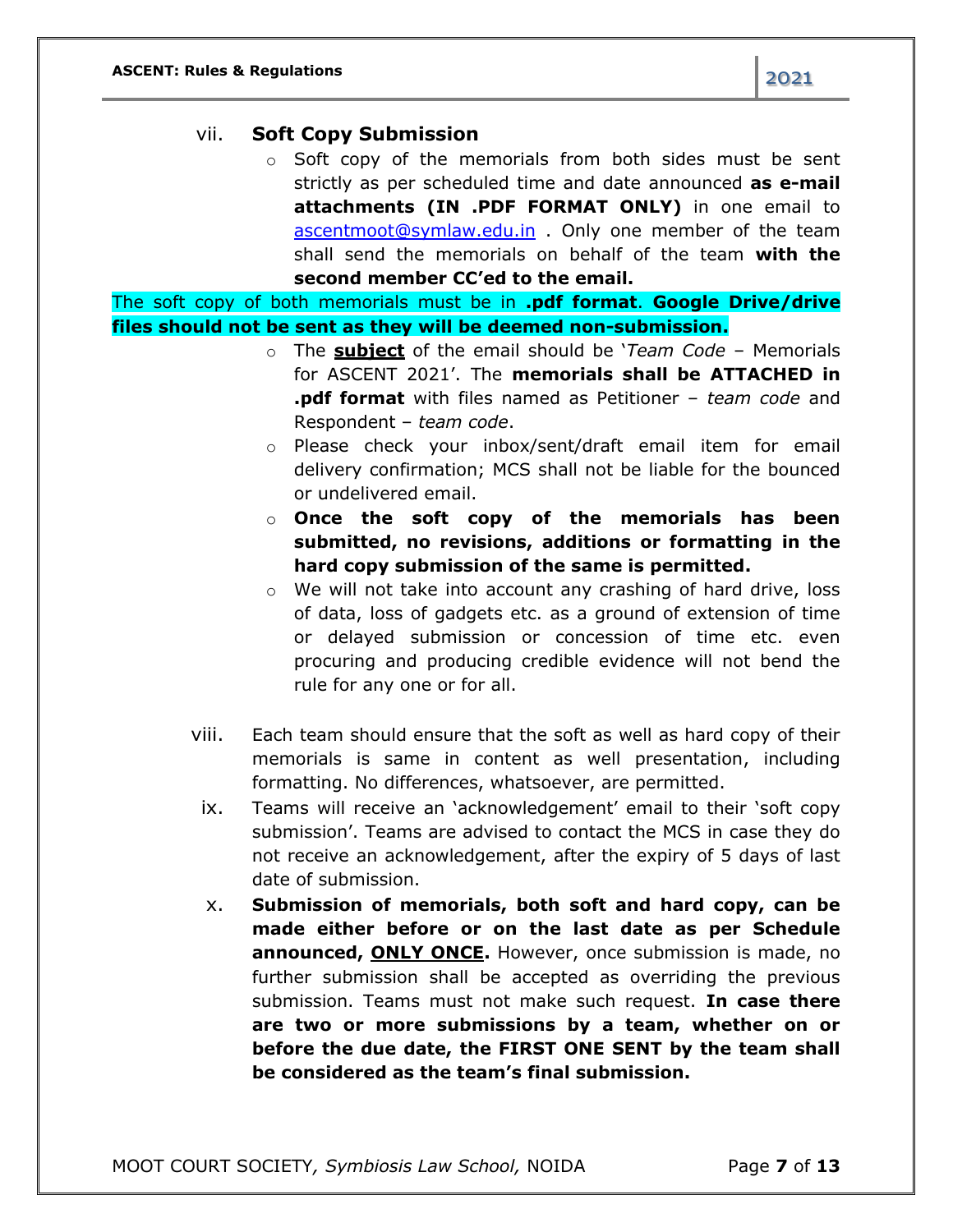### **b. Plagiarism & Copying**

- i. Teams shall be JOINTLY AND SEVERALLY duty bound to ensure that the memorials are original in content. If any memorial(s) is found to be a copy of another, either in whole or in part(s), both teams shall be disqualified from ASCENT. Please note that plagiarism and copying is a serious violation of rules and is an instance of academic indiscipline.
- ii. Teams are advised to keep genuine safe keeping measures with respect to their memorials.
- iii. The defaulting teams may also be barred from participating in ASCENT in future.

#### **c. Colour Scheme**

The colour page of the memorial for the petitioner, in both soft as well as hard copy, must be **BLUE**, and that for the respondent must be **RED.** Teams should ensure that the Team Code is **clearly visible** on these coloured pages.

#### **d. Format of Memorial**

- i. Each memorial should consist of the following parts:
	- Cover Page
	- Table of Contents
	- Index of Authorities
	- Index of Abbreviations
	- Statement of Jurisdiction
	- Statement of Facts
	- Statement of Issues
	- Summary of Arguments
	- Arguments Advanced
	- Prayer
- ii. The following part of each memorial should not exceed 25 typed pages:
	- Summary of Arguments
	- Arguments Advanced
	- Prayer
- iii. The memorials should be printed on **BOTH** sides of the paper, typed on A-4 sheet with black ink.
- iv. The memorials should be spiral bound for hard copy submission.
- v. The Font Style of the contents of the memorial should be Times New Roman, Font Size should be 12 and spacing 1.5.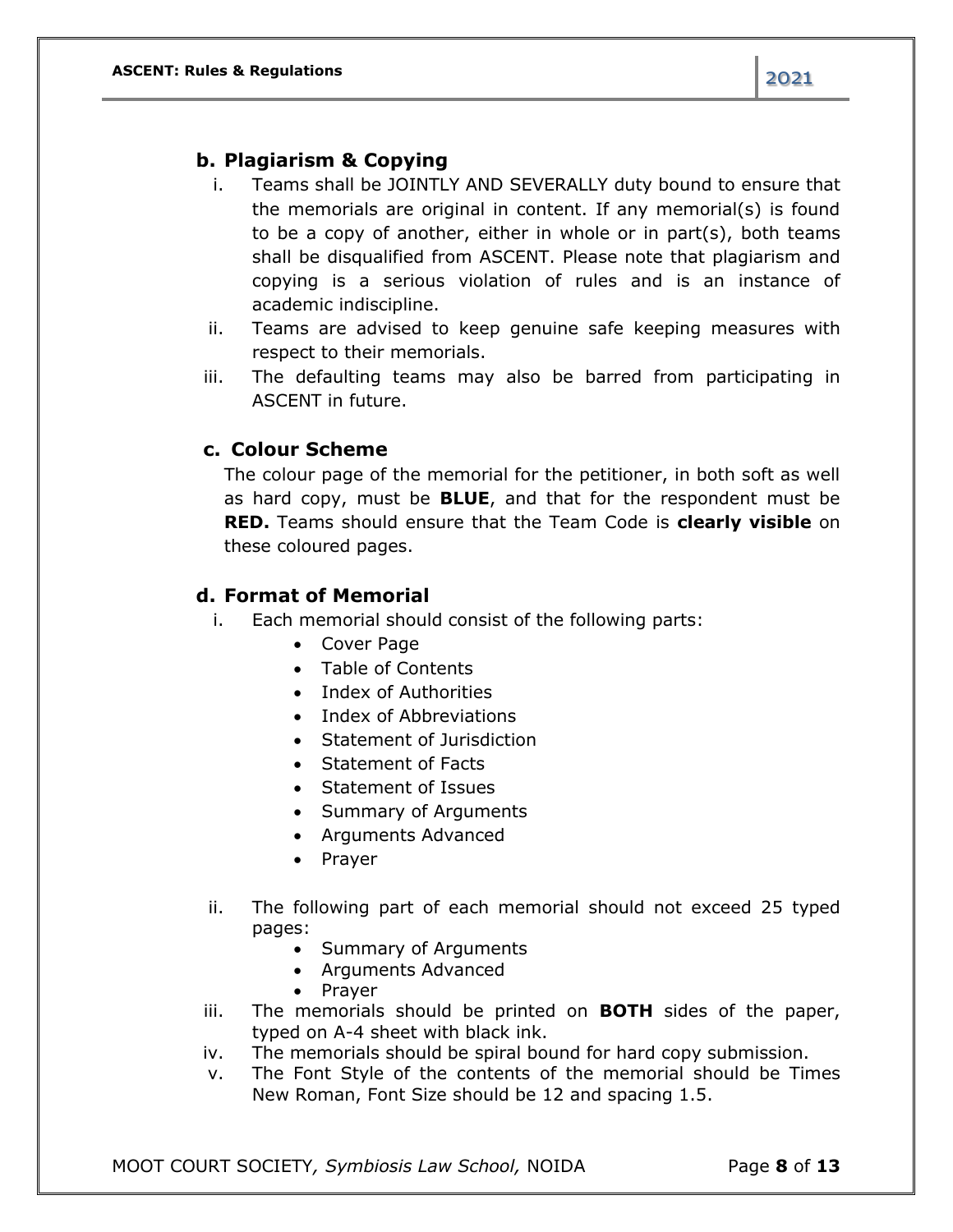- vi. The footnotes should be in Times New Roman style, size 10, spacing 1.
- vii. Memorial must have at least **1.2 inch margin** on all sides of the each page.
- viii. Citations shall be in conformity of **BLUEBOOK 20th Edition** which has been made available in the Library, SLS-N**.** However, considering the pandemic circumstances, you may refer to the 20<sup>th</sup> edition rules here: https://www.scconline.com/blog/wpcontent/uploads/2020/07/20th-Harvard-bluebook.pdf
- ix. Relevant annexures (not more than 25 pages), if any, may be kept as **compendium** if required to be relied upon during the 'Oral Round'. Soft copy of this compendium is required to be submitted as an email to [ascentmoot@symlaw.edu.in](mailto:ascentmoot@symlaw.edu.in) . Only one member of the team shall send the compendium(s) on behalf of the team **with the second member CC'ed to the email.** The last date for emailing compendium(s) is as per the **Schedule**. Compendium(s) sent after the due date will not be allowed to be relied on by the team/member during the Oral Rounds.

#### **e. Evaluation**

Every memorial will be marked **on the scale of 100**. For the purpose of calculation, the average score of both memorials (i.e. petitioner and respondent) will be the final score of an individual/team for the purpose of selection.

| S.No. | <b>Marking Criteria</b>             | <b>Marks</b> |
|-------|-------------------------------------|--------------|
| 1.    | Summary of Facts                    | 10           |
| 2.    | <b>Issues Raised</b>                | 10           |
| 3.    | Grammar, General Impression & Style | 10           |
|       | of Presentation                     |              |
| 4.    | Application of Law to Facts         | 20           |
| 5.    | Incorporation & Use of Authorities  | 15           |
| 6.    | Depth of Research & Clarity<br>0f   | 15           |
|       | Thought                             |              |
| 7.    | Adherence to Citation Format<br>and | 20           |
|       | Correct Format                      |              |

The memorial shall be evaluated according to the following criteria: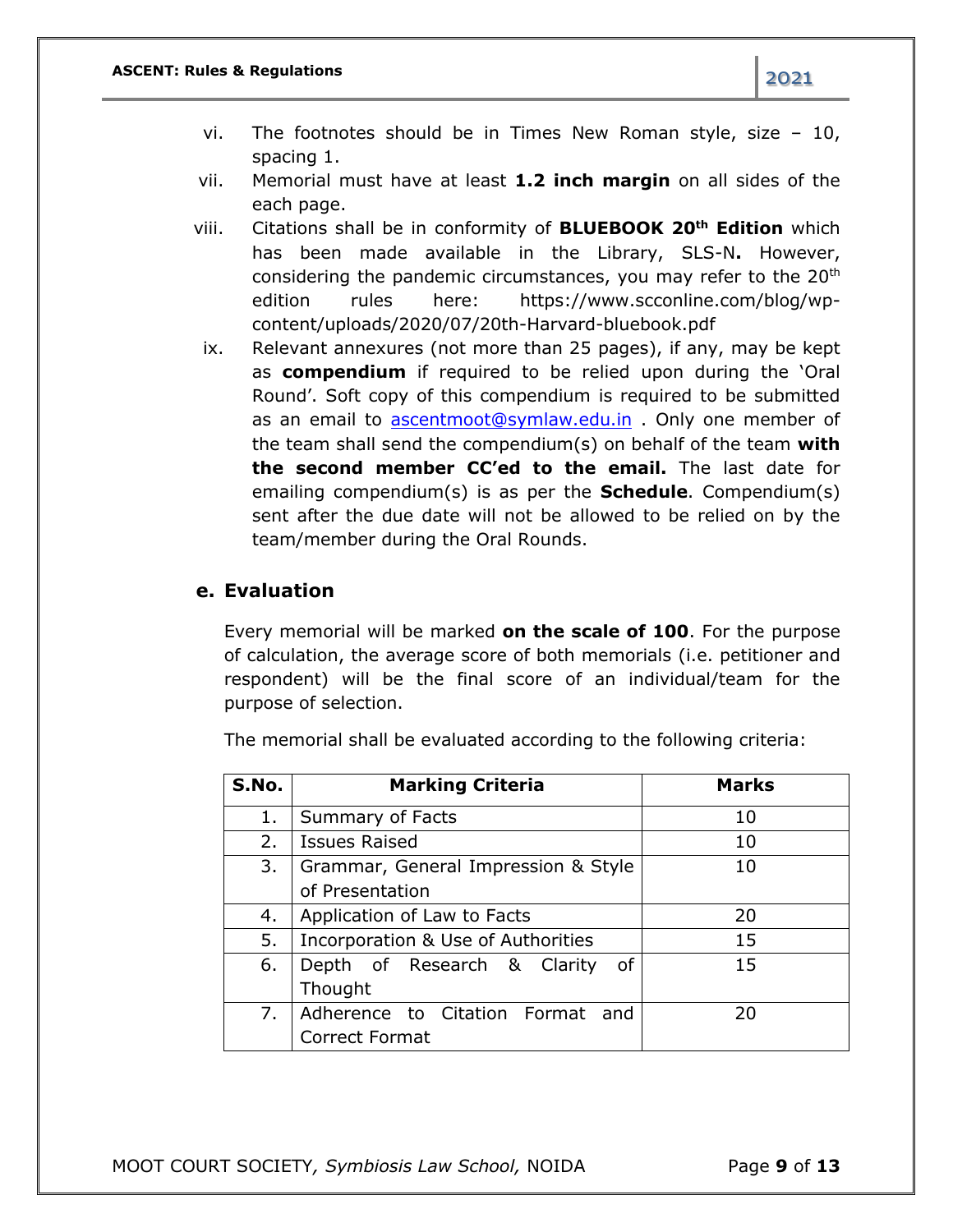#### **VIII. ORAL ROUNDS**

- a. **DRAW OF LOTS:** There will be pairs of teams available to contest oral rounds in each designated court room, and each team shall argue only once in the oral round from either side i.e. Petitioner or Respondent, based on the draw of lots/fixtures assigned and announced. **There will be exchange of memorials.**
- b. **TIME DURATION:** In the oral rounds **each team** shall speak for a **MAXIMUM** of 20 minutes, out of which 02 minutes are saved for rebuttal or sur-rebuttal. There is no further rebuttal of sur-rebuttal and so on so forth, if it happens, it will not be counted. Before the start of the Oral Rounds of any team, the speakers shall inform their court master regarding the distribution/allocation of time between them. **Each speaker of a team must speak for a minimum of eight minutes (08 minutes) and maximum of twelve minutes (12 minutes).** The time allotted (in total) and distributed (among pleaders) must be taken care of by each pleader; otherwise, bench may mark exceeded time negatively. Please note that the sole counsel, if any, also has a maximum of twelve minutes (12 minutes) to speak before the bench/judge.
- c. **STANDARDS:** All the standard moot court mannerism must be followed as per national level competition, keeping in view the applicable laws.

#### **IX. EVALUATION OF ORAL ROUNDS**

The oral pleadings of **each** speaker shall be marked **on a scale of 100 per judge**. However, for the purpose of calculation of final score, the average score of all the judges will be taken. The oral rounds will be evaluated on the following grounds:

| S.No. | <b>Marking Criteria</b>           | <b>Marks</b> |
|-------|-----------------------------------|--------------|
|       | Knowledge of Facts                | 10           |
| 2.    | and<br>Framing of Issues (Logical | 15           |
|       | Reasoned) & Clarity of Thought    |              |
| 3.    | Knowledge & Application of Law    | 20           |
| 4.    | Use of Authorities                | 15           |
| 5.    | Advocacy (Cohesive & Convincing   | 30           |

MOOT COURT SOCIETY*, Symbiosis Law School,* NOIDA Page **10** of **13**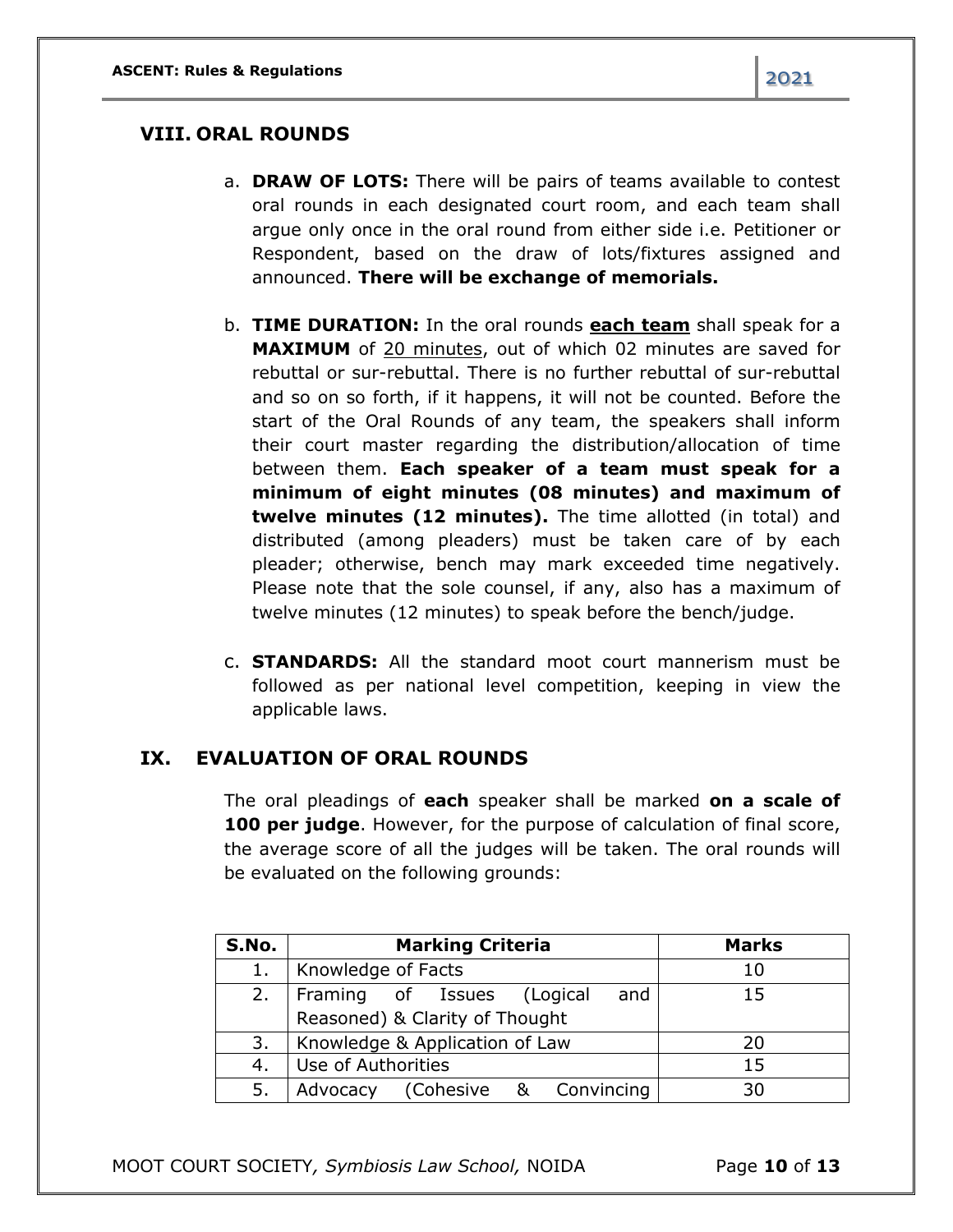|    | Arguments, Style & Structure of      |                      |
|----|--------------------------------------|----------------------|
|    | Arguments, Expression, Articulation) |                      |
| 6. | Court Mannerism & Deference,         | 10                   |
|    | Professional Conduct & General       |                      |
|    | Impression                           |                      |
|    | Deductions, if any                   | As per Discretion of |
|    |                                      | Judge $(s)$          |
|    | <b>TOTAL</b>                         | 100                  |

### **X. SCOUTING**

Sitting in other court room(s) or listening to the proceedings of any other team inside their court room is strictly prohibited and is a fit case of SCOUTING and may lead to termination of the suspect individual or team. Teams, or any member thereof, and also nonparticipants, are prohibited to observe oral rounds of any team except while their own pleading rounds are on-going. No person, except for a job designated by the MCS-SLSN, is allowed to enter/join any court room. Violation of this rule may also lead to disciplinary action. Nonparticipants observing court proceedings in any courtroom are prohibited from discussing the same with any participant of ASCENT 2021 till the last round of the competition is over in all court-rooms.

### **XI. SELECTION**

- a. Members for C-XV will be selected **individually** on the basis of the **combined score** of memorial and marks obtained individually in pleading/oral rounds.
- b. Upon selection, if a member opts to withdraw from C-XV, an email for the same, stating appropriate reasons for withdrawal, must be sent to [mootcourt@symlaw.edu.in](mailto:mootcourt@symlaw.edu.in) marking a copy to [megha.nagpal@symlaw.edu.in](mailto:megha.nagpal@symlaw.edu.in) , within 48 hours of declaration of results for ASCENT 2021.
- c. No person who has not participated in ASCENT 2021, both in submission of memorials and oral rounds, shall be selected for any EMCC. (S)He shall also not be a part of Mooting Contingent-XV, for the Academic Year 2021-22.

### **XII. DEEMED ATTENDANCE**

a. No exemption in attendance from classes/tutorials/examinations internal or external/internships etc. is available/applicable for the preparation of ASCENT.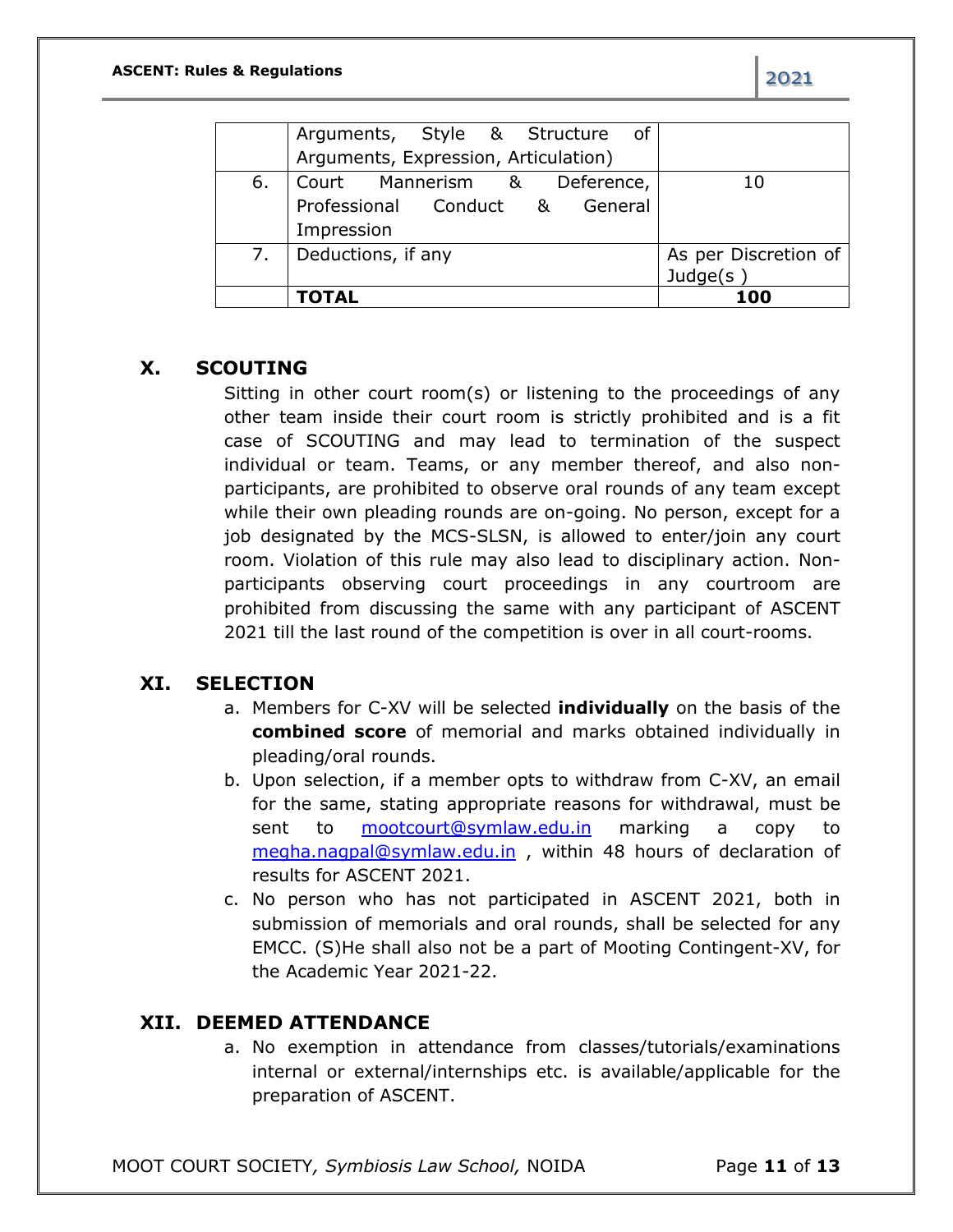- b. Deemed attendance in case of 'EMCC' will be available only for the duration of travel and competition, excluding Holidays. The same shall be commensurate with the itinerary of the competition.
- c. Participants should take note of the rules and should not raise the issue of exemption further during their preparation for the 'EMCC'.

### **XIII. SAVINGS**

- a. No student shall be allowed to participate in any EMCC at any level except through the express allotment by the MCS of SLS-NOIDA for the purpose.
- b. Any EMCC which is not in the participation list of MCS-SLSN cannot be taken part in by any *bonafide* student of the SLS-NOIDA unless by the express / special permission of MCS-SLSN in compliance with all the rules specially laid down / notified for same the purpose.
- c. MCS-SLSN reserves the right to resolve all disputes arising out of ASCENT 2021 including those relating to selection procedure, results etc. It further reserves the right to modify and/or add to the selection procedure and/or marking criteria.

### **XIV. MISCELLANEOUS**

- **a. No team or any of its members can seek assistance for conducting research or writing or editing or formulation/development of its oral arguments or written submissions from any faculty member of SLS-NOIDA.** Teams are also advised to take due care if seeking help from any current student or alumni of SLS-NOIDA and the same shall **not be excessive.**
- b. There is only one participation of one student/participant in any one team as its member; therefore, the participants must ensure that they **register only once**.
- c. To be present for the oral rounds at the stipulated date and time is the responsibility of each participant. Travel, internet connection, health, climate and other impediments are not our consideration, these are to be taken care of by the participants themselves. **However, to facilitate students in this pandemic year, Oral Rounds are being held virtually.**
- d. The **SCHEDULE** announced separately is deemed to be a part of Rules and Regulations of ASCENT 2021.

\*\*\*\*\*\*\*\*\*\*\*\*\*\*\*\*\*\*\*\*\*\*\*\* ALL THE BEST! \*\*\*\*\*\*\*\*\*\*\*\*\*\*\*\*\*\*\*\*\*\*\*\*

MOOT COURT SOCIETY*, Symbiosis Law School,* NOIDA Page **12** of **13**